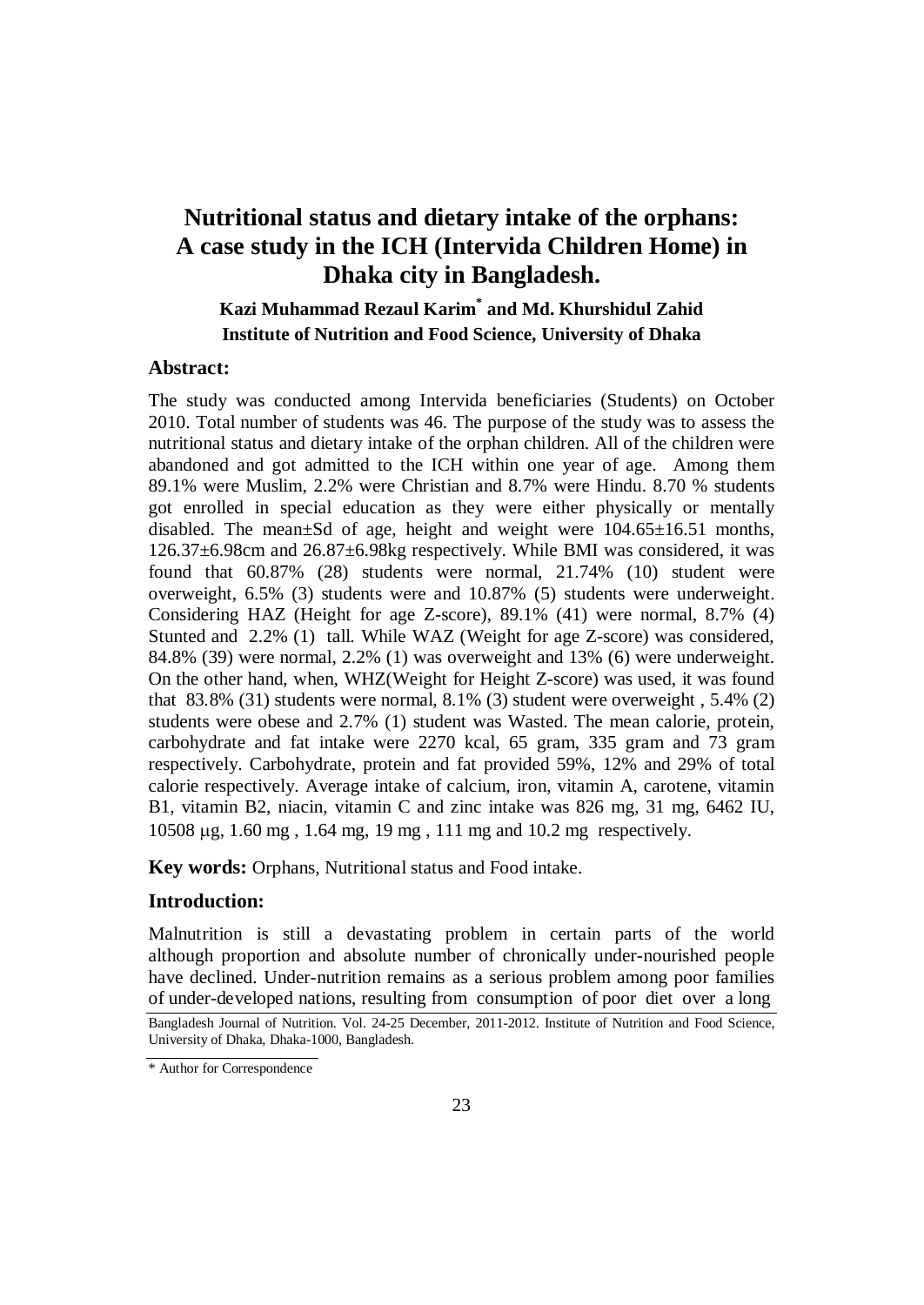period of time (1). Protein energy malnutrition has been a common health problem of the third world. It is of much serious concern among children of school-going age who are deprived of good and ample nutrition due to their poor socio-economic status, ignorance and lack of health promotional facilities (2). An orphan is deprived of parental care, one that lacks support, supervision or care and who lost his/her home or address. Children belonging to poor socioeconomic status are observed to be malnourished in rural Bangladesh<sup>3</sup>. The nutritional status of orphans and destitute are perhaps still worse. Besides food they are deprived of the warmth of parents' affections which is an important factor for overall development of the children<sup>2</sup>. In recent years, destitute have started receiving attention of the government as well as of the NGO's, as revealed by the proliferation of orphanages and pathakali trust etc. in our country. The orphanages attempt to give the destitute orphans a better life and provide them with all possible facilities for their better food, housing, medication, education and facilities of sports and games compared to their earlier situation. Thus they are brought up under an organized and controlled situation, everyone being exposed to more or less similar dietary and environmental situations  $2$ . In the present context it is more important to study the impact of organized institutional feeding and better hygienic condition by assessing the nutritional status of the orphans who were consistently reported to be initially malnourished before they were brought to the orphanage.

#### **Methods and Materials:**

#### **Subject and data collection method:**

In order to study the nutrition profile of the orphans, a cross-sectional study was carried out in ICH of Dhaka city in October 2010. This orphanage provides shelter, education and other facilities to 46 orphans (male-16, Female-30) about 6-15 years of age belonging specially to Muslim community. Information was collected regarding socioeconomic condition, dietary intake, anthropometry and some clinical history. Food intake was obtained by 24 hour food weighing method for seven consecutive days. The average food intake were calculated by using food values table prepared by the Institute of Nutrition and Food Science<sup>4</sup>. In order to assess the nutritional status of the orphans, anthropometric measurement of height and weight were obtained from all the children .Till now there has been no study focusing the nutrition profile of the orphan destitute. The present findings were as such compared with those of the corresponding findings of 1995-96 nutrition survey and the subject belong to similar age and sex groups. Requirement of energy and protein has been calculated based on 1995-1996 national Nutrition Survey of the similar age and sex group<sup>5</sup>.

### **Data analysis:**

SPSS-12, Epi- info were used to analyze anthropometric, socio-economic, clinical and dietary data. Data are analyzed to obtain mean and standard deviation.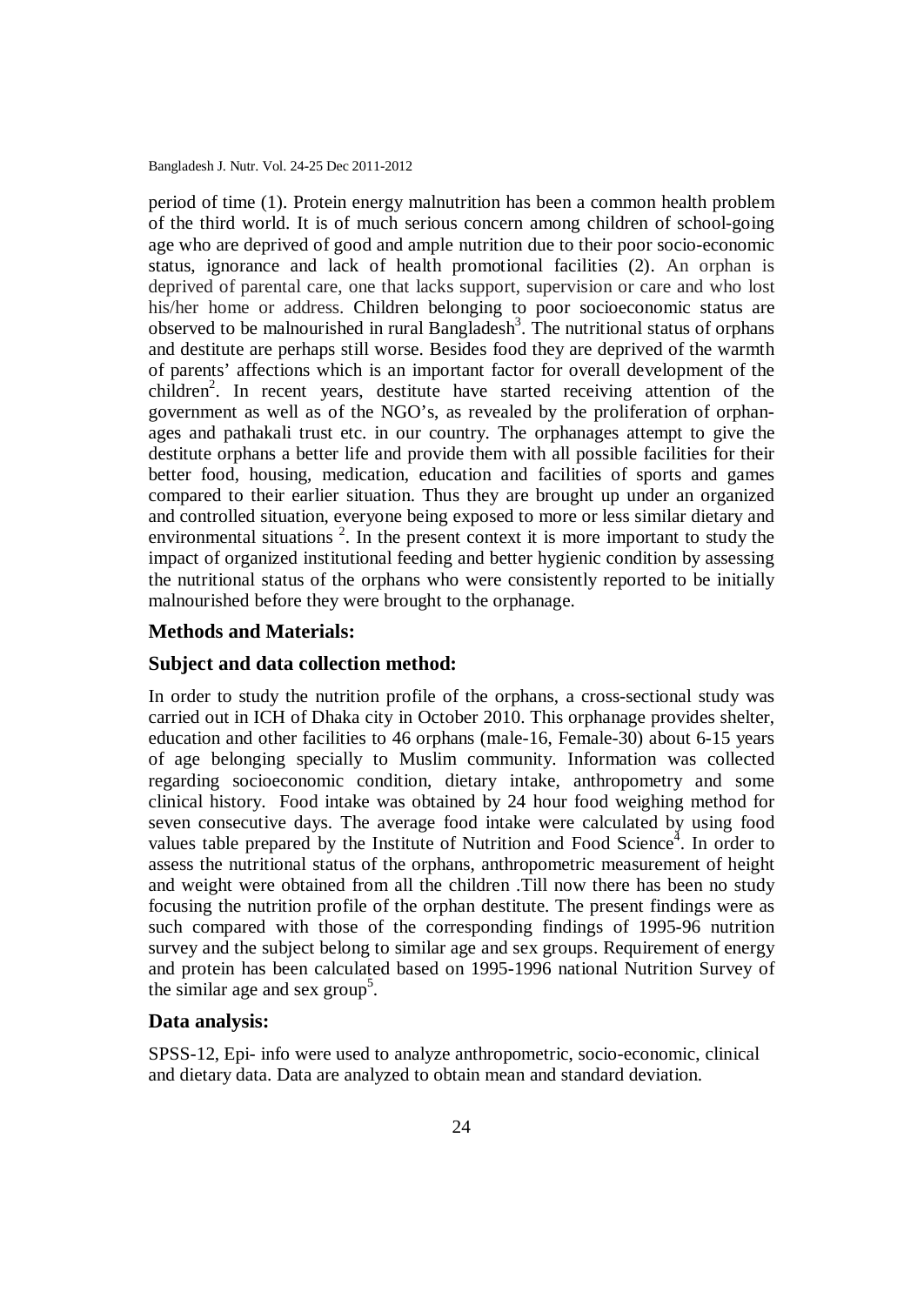### **Results:**

### **a. Socio-economic data:**

All the children were abandoned and got admitted to the ICH within one year of age. None of the children were taken care by their father or mother. Among them most of were Muslim . Half (50%) of the students studies in class one and 30.44% studies in class two. Besides this 8.70 % students get enrolled in special education as they are either physically or mentally disabled(Table-1)

| Age         |                | <b>Education</b> |                   |               |  |
|-------------|----------------|------------------|-------------------|---------------|--|
| Age in year | No of orphans  | <b>Class</b>     | No. of<br>orphans | $\frac{0}{0}$ |  |
| 6           | $\mathbf{1}$   | <b>Baby</b>      | $\mathbf{1}$      | 2.2           |  |
| $\tau$      | 8              | Class-1          | 23                | 50.00         |  |
| 8           | 12             | Class-2          | 14                | 30.44         |  |
| 9           | 15             | Class-3          | $\overline{2}$    | 4.4           |  |
| 10          | 5              | Class-4          | $\mathbf{1}$      | 2.2           |  |
| 11          | 3              | Class-5          | $\mathbf{1}$      | 2.2           |  |
| 12          | $\overline{2}$ | Special School   | $\overline{4}$    | 8.70          |  |
|             |                | $Total =$        | 46                | <b>100</b>    |  |

**Table1: Distribution of Orphans by their Age and Education:**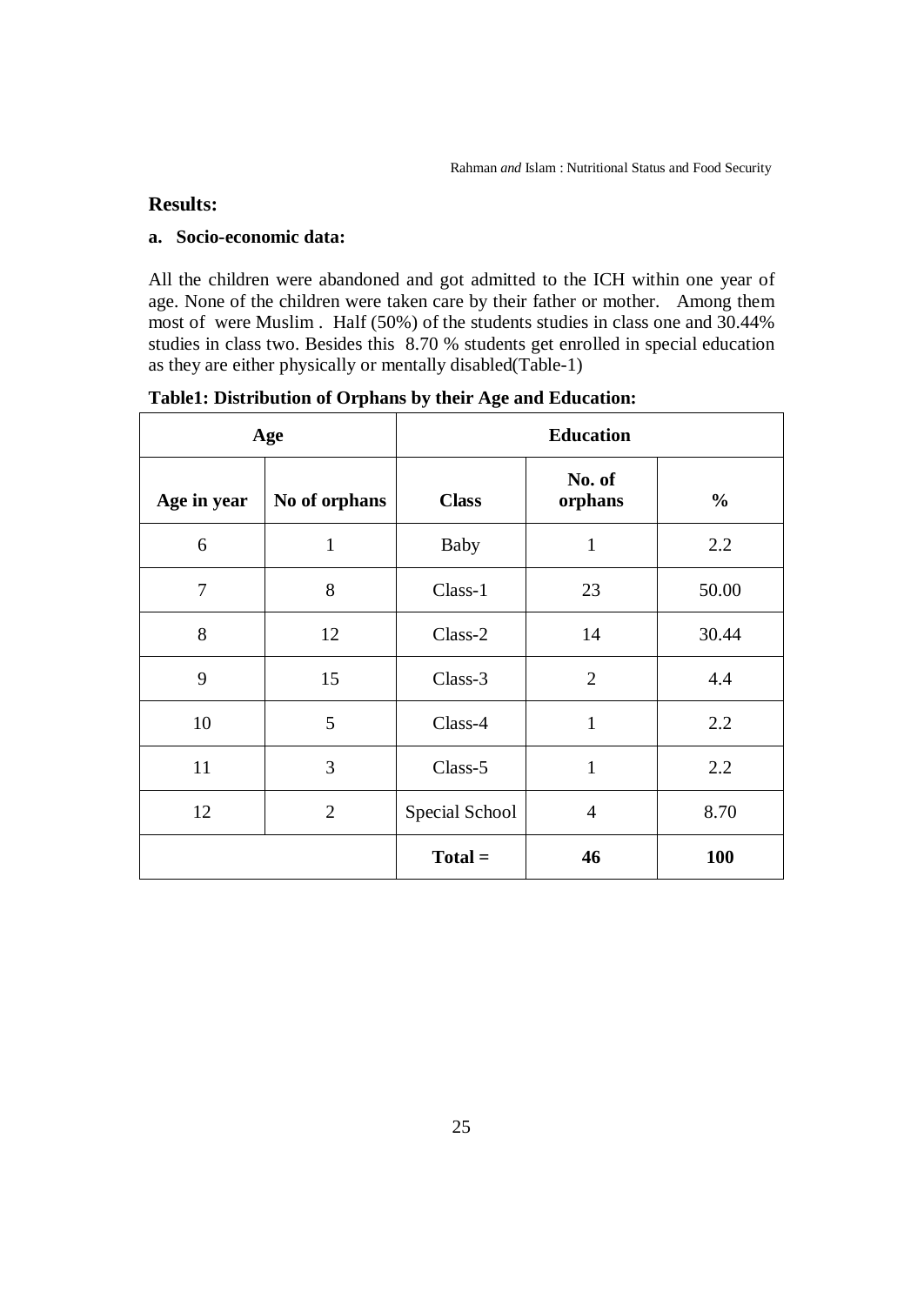### **b. Dietary data:**

### **Table-2: Compared with Daily Food intake (gm/person/day) of the Intervida orphanas and 1995-1996 nutrition survey in urban population of the same group (6-15 years).**

| Food intake /person/day         | <b>Taken by Orphan</b><br>1995-1996 survey in Urban<br>location (6-15 year of age)<br>child |        |
|---------------------------------|---------------------------------------------------------------------------------------------|--------|
| Cereals (gram)                  | 260                                                                                         | 350.20 |
| Roots & Tubers (gram)           | 60                                                                                          | 64.40  |
| Pulse & Nuts (gram)             | 42                                                                                          | 16.10  |
| Leafy Vegetables (gram)         | 92                                                                                          | 91.03  |
| Non leafy Vegetables (gram)     | 155                                                                                         |        |
| Meat (gram)                     | 50                                                                                          | 18.73  |
| Egg (gram)                      | 43                                                                                          |        |
| Fish (gram)                     | 55                                                                                          | 28.60  |
| Milk and milk product<br>(gram) | 250                                                                                         | 19.97  |
| Fruits (gram)                   | 50                                                                                          | 14.80  |
| Sugar (gram)                    | 51                                                                                          | 6.23   |
| Oil (gram)                      | 50                                                                                          | 9.83   |
| Total (grams)                   | 1247                                                                                        | 619.90 |

Table-2 shows that the total food intake of the orphans was 1247 gram which is about double in compared to similar children of nutritional survey (1995-96). The intake of cereals and root & tubers were lower in the study population as compared to 1995-96 survey.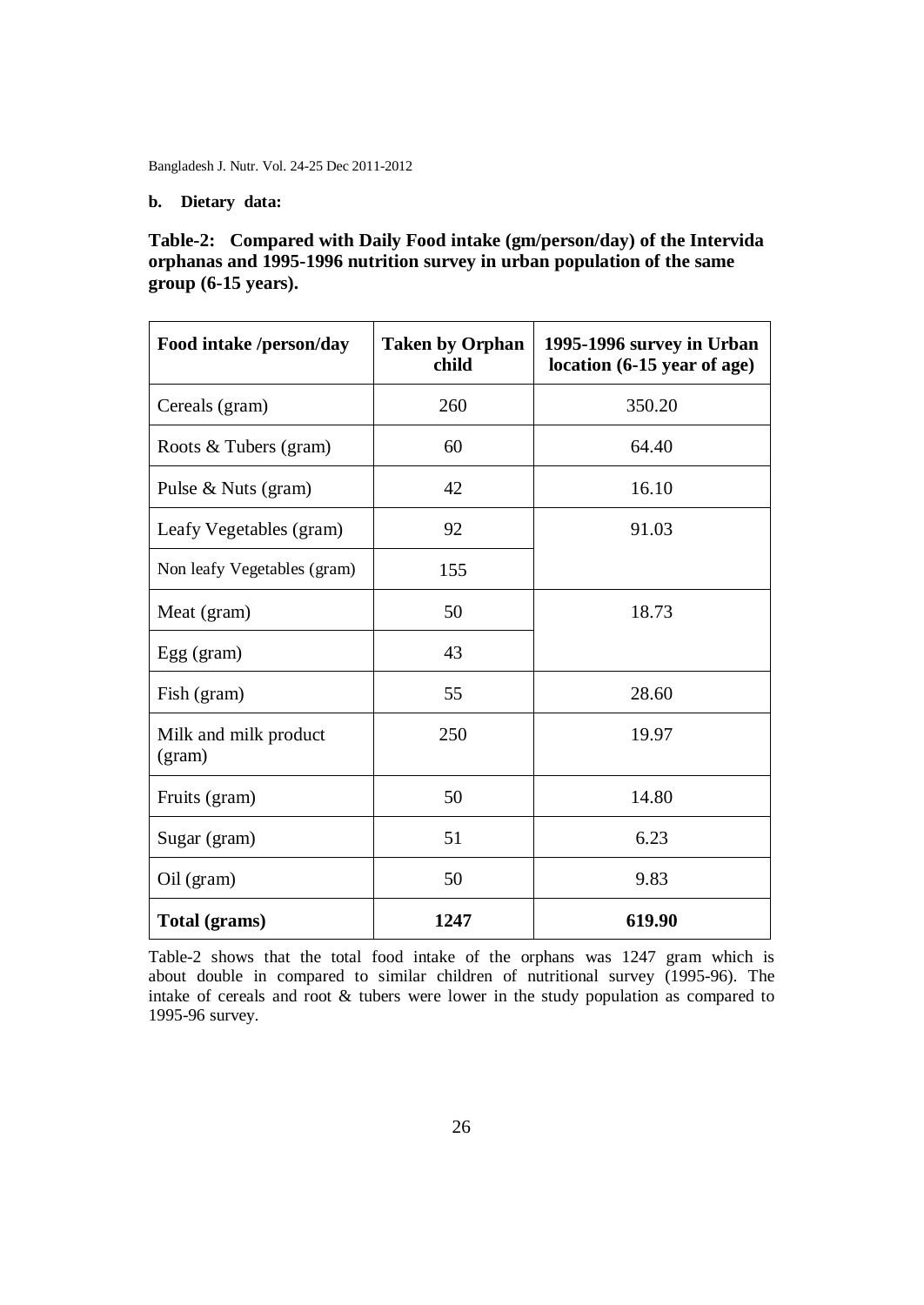| <b>Nutrient</b>     | Amount<br>(grams) | <b>Energy</b><br>(Kcal) | <b>Calorie</b><br>percentage | <b>Nutrient intake</b><br>of urban<br>children ;1995-<br>1996 | <b>Requirement</b><br>$(6-15)$ year<br>age) |
|---------------------|-------------------|-------------------------|------------------------------|---------------------------------------------------------------|---------------------------------------------|
| Carbohydrate        | 335               | 1340                    | 59                           |                                                               |                                             |
| Protein             | 65                | 273                     | 12                           | 43.63                                                         | 43.40                                       |
| Fat                 | 73                | 657                     | 29                           |                                                               |                                             |
| <b>Total Energy</b> |                   | 2270                    | 100                          | 1594.00                                                       | 1903.17                                     |

**Table-3: Percent Distribution of energy from different Nutrient and 1995-1996 survey of the urban location of same group (6-15 year age):**

Table-3 shows that mean energy, protein, carbohydrate and fat intake were found to be 2270 kcal, 65 gram, 335 gram and 73 gram respectively. Carbohydrate, protein and fat provide 59%,12% and 29% of total calorie respectively. Protein intake was 65 gram, that are about 50% higher than the requirement (43.40 gram) and also 1995-96 nutrition survey. In consider to energy intake it was found that about 20% more intake than requirement and about 42% higher intake compared to 1995-96 nutrition survey of the urban location of the same group.

**Tables-4 Compared of Micro nutrient intake between orphans child and 1995-1996 national Nutrition survey in urban location of the same group (6-15 year age).** 

| <b>Nutrient</b>    | <b>Intake by</b><br><b>Study</b><br>population | 1995-1996 urban micronutrient intake of<br>same group (6-15 year age) |
|--------------------|------------------------------------------------|-----------------------------------------------------------------------|
| Calcium (mg)       | 826                                            | 316.67                                                                |
| Iron $(mg)$        | 31                                             | 11.73                                                                 |
| Vitamin A (IU)     | 6462                                           | 1686.67                                                               |
| Carotene $(\mu g)$ | 10508                                          |                                                                       |
| Vitamin $B_1$ (mg) | 1.60                                           | 0.47                                                                  |
| Vitamin $B_2(mg)$  | 1.64                                           | 0.48                                                                  |
| Niacin $(mg)$      | 19                                             | 15.97                                                                 |
| Vitamin $C$ (mg)   | 111                                            | 32.63                                                                 |
| $\text{Zinc}$ (mg) | 10.2                                           |                                                                       |

Table-4 shows that mean calcium, iron, vitamin A, carotene, vitamin B1, vitamin B2, niacin, vitamin C and zinc intake were 826 mg,  $31 \text{ mg}$ ,  $6462 \text{ IU}$ ,  $10508 \mu\text{g}$ ,  $1.60 \text{ mg}$ ,  $1.64$ mg, 19 mg, 111 mg and 10.2 mg respectively. Compared to 1995-96 the entire micronutrient intake was significantly higher in orphan's child.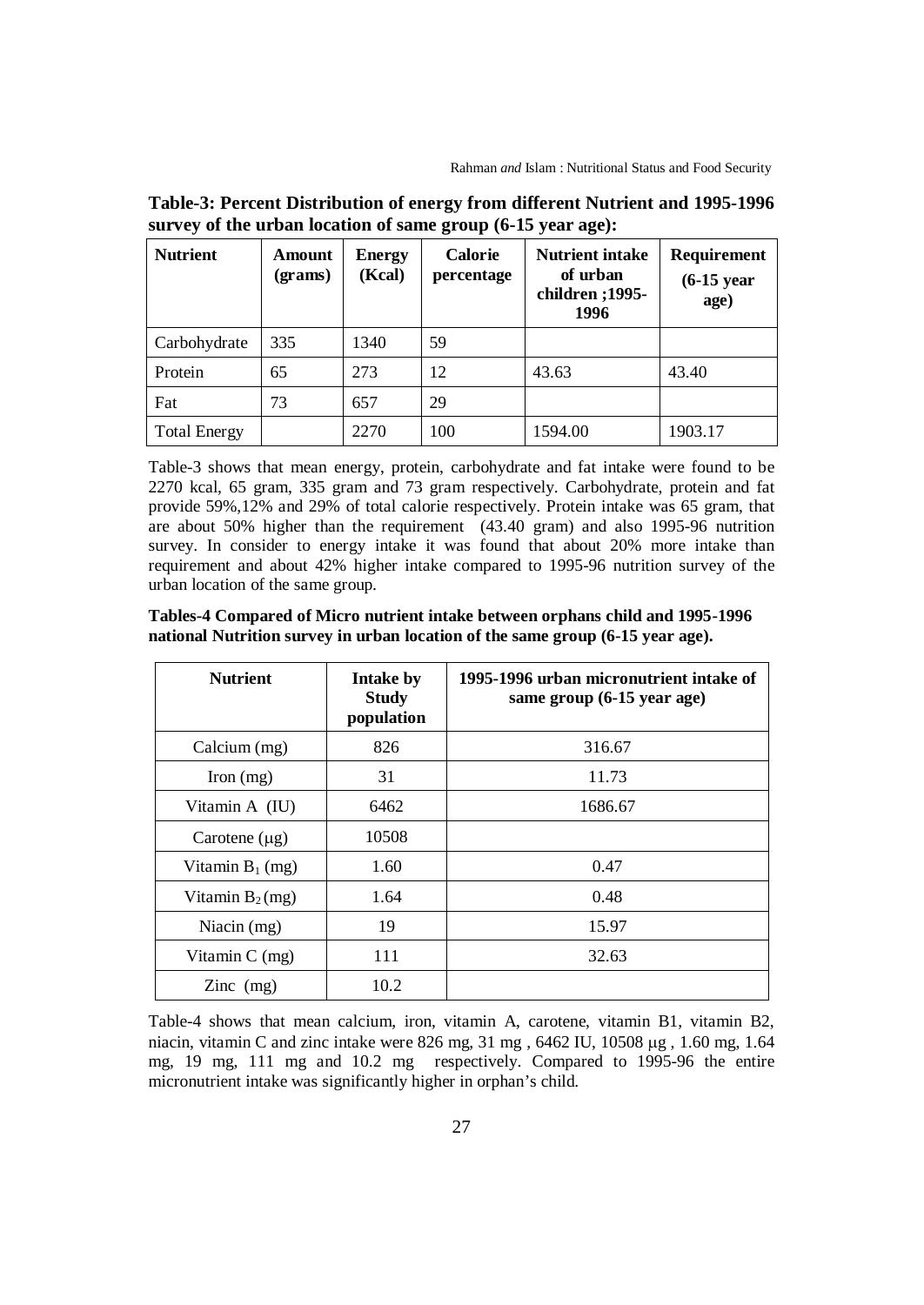#### **c. Anthropometric data:**

| <b>Indicator</b>           | <b>Male</b>       | <b>Female</b>      | <b>Both</b>        |  |
|----------------------------|-------------------|--------------------|--------------------|--|
| Age in month               | $97.87 \pm 10.77$ | $108.27 \pm 18.01$ | $104.65 \pm 16.51$ |  |
| Height in centimeter       | $123.5 \pm 7.61$  | 127.88±10.72       | $126.37 \pm 6.98$  |  |
| Weight in kg               | $24.8 \pm 6.48$   | $27.97 \pm 7.09$   | $26.87 \pm 6.98$   |  |
| Height for age (HAZ)       | $-0.78 \pm 1.08$  | $-0.75 \pm 1.0$    | $-0.76 \pm 1.02$   |  |
| Weight for age (WAZ)       | $-0.515 \pm 1.23$ | $-0.318 \pm 1.22$  | $-0.39 \pm 1.22$   |  |
| Weight for height<br>[WHZ] | $0.04 \pm 1.04$   | $0.646 \pm 1.53$   | $0.38 \pm 1.36$    |  |

### **Table-5: Mean Height, Weight, Age and different Nutritional status indicator of the Intervida orphans children:**

Table-5 shows that mean age, height and weight were  $104.65\pm16.51$  months (Male  $=97.87\pm10.77$  months and female=108.27 $\pm18.01$  months), 126.37 $\pm6.98$ cm(male= $123.5\pm7.61$ cm, female=  $127.88 \pm 10.72$ cm) and  $26.87\pm6.98$  (male= $24.8\pm6.48$ kg ,female=27.97±7.09kg)respectively.

**Table-6: Nutritional status of the study children according to different Anthropometric indicator:**

| Anthropometric<br><b>Indicator</b> | <b>Nutritional Status</b> | <b>Male</b> | <b>Female</b> | <b>Both</b> |
|------------------------------------|---------------------------|-------------|---------------|-------------|
| Height for age<br>(HAZ)            | Normal                    | 14 (87.5%)  | 27 (90%)      | 41 (89.1%)  |
|                                    | Stunted                   | 2(12.5%)    | $2(6.7\%)$    | 4(8.7%)     |
|                                    | Tall                      |             | $1(3.3\%)$    | $1(2.2\%)$  |
| Weight for age<br>(WAZ)            | Normal                    | 13 (81.3%)  | 26 (86.7%)    | 39 (84.8%)  |
|                                    | Overweight                | $1(6.3\%)$  |               | $1(2.2\%)$  |
|                                    | Underweight               | 2(12.5%)    | $4(13.3\%)$   | 6(13%)      |
| Weight for height<br>(WHZ)         | Normal                    | 15 (93.7%)  | $16(76.2\%)$  | 31 (83.8%)  |
|                                    | Overweight                |             | 3(14.3%)      | $3(8.1\%)$  |
|                                    | Obese                     |             | $2(9.5\%)$    | $2(5.4\%)$  |
|                                    | Wasted                    | $1(6.3\%)$  |               | 1(2.7%)     |

Table -6 shows that based on HAZ, 89.1% were normal, 8.7% Stunted and 2.2%(1) was tall. While we considered WAZ, 84.8% were found to be normal, 2.2%(1 ) overweight and 13%(6) were found to be underweight. While we considered WHZ, 83.8% were found to be normal, 8.1% were found to be overweight , 5.4% were found to be obese and 2.7% were found to be Wasted.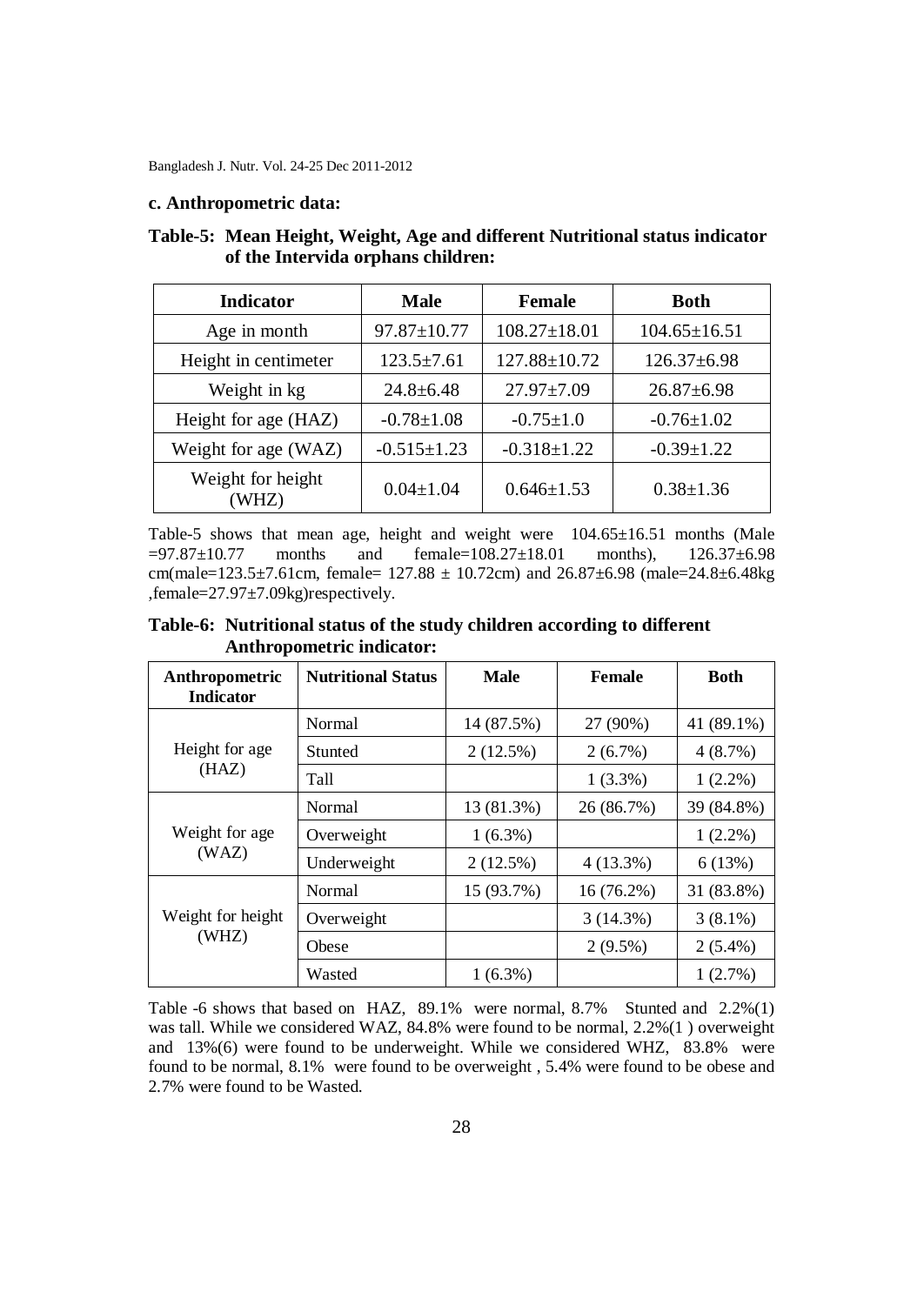| <b>Nutritional status</b> | <b>Percent</b> |  |
|---------------------------|----------------|--|
| Underweight               | $10.87\%(5)$   |  |
| Normal                    | $60.87\%(28)$  |  |
| Overweight                | $21.74\%(10)$  |  |
| Obese                     | $6.5\%(3)$     |  |

**Table-7: Percent distribution of Nutritional Status based on BMI percentile:**

Table- 7 shows that 60.87%(28) students were normal, 21.74%(10) student were overweight , 6.5%(3) students were obese and 10.87%(5) students were underweight.

#### **d. Clinical data:**

EPI coverage is 100%. There was 8 mentally and 4 physically disabled child.

### **Discussion:**

Total number of orphans was 46. All children were abandoned and got admitted to the ICH within their one-year of their age. In this study 8.70 % (4) of the total students got enrolled in special education as they were either physically or mentally disabled. In one study of Dhaka city total 179 female resident orphans aged 6-15 years from 2 orphanages named Alnahian Shishu Paribar and Ahsania Mission of Dhaka city, basis of BMI, the malnourished orphans were 63.2% in Ahsania Mission and 58.3% were in Alnalian Shishu Paribar<sup>6</sup>. In a similar study, Begum et al. found 23.89% girls and 21.21% boys had normal nutritional status<sup>7</sup>. But in this study, considering BMI percentile, 60.87% were normal, 21.74% were overweight, 6.5% were obese and 10.87% were underweight, which is better compared to the previous two studies.

Another study was conducted in an orphanage in Tamale, Ghana, West Africa of forty children, 22 boys and 18 girls, aged 2-18 years and the nutritional status indicated that, 10% and 15% of the children were stunted and wasted respectively  $\left(\langle -2 \rangle \right)$  z score<sup>8</sup>. Another study of Dhaka city by Hassan & Barua in Dhammarajika orphanage among 5-15 years of ages were found that 16 % of children were  $3<sup>rd</sup>$  degree malnourished at the age of 14 according to Gomez classification and also 16% were severely stunted at the same age group and  $14\%$  at the age of  $5<sup>9</sup>$  but in the present study it was found to be only 8.7% Stunted, 2.7% Wasted and 13% was found to be underweight according to Weight for age Z-score. In Tamale, Ghana study dietary intake data showed energy intakes for the children aged 1-3 years as 963 kcal, 7-10 years as 1627.4 kcal and 11-14 years as 1547.53 kcal and 15-18 years as 1540.6 kcal. Protein intake for the same age groups was 33, 52.1, 50.6 and 49.3 g respectively, with fat 27 g, 33.9 g, 31.9 g, 31.9 g and carbohydrate 150 g, 284.3 g, 269.1 g and 296.1 g respectively<sup>8</sup>. Hassan & Barua<sup>9</sup> was found that energy and protein intake were 2376 kcal and 67.7 g respectively, and total food intake was 1078.6 gm. It also found that 1851.6kcal, 393.4 kcal and 131.3 kcal comes from cereals, vegetables and animal respectively $9$  but present study we found that mean energy, protein, carbohydrate and fat intake were found to be 2270